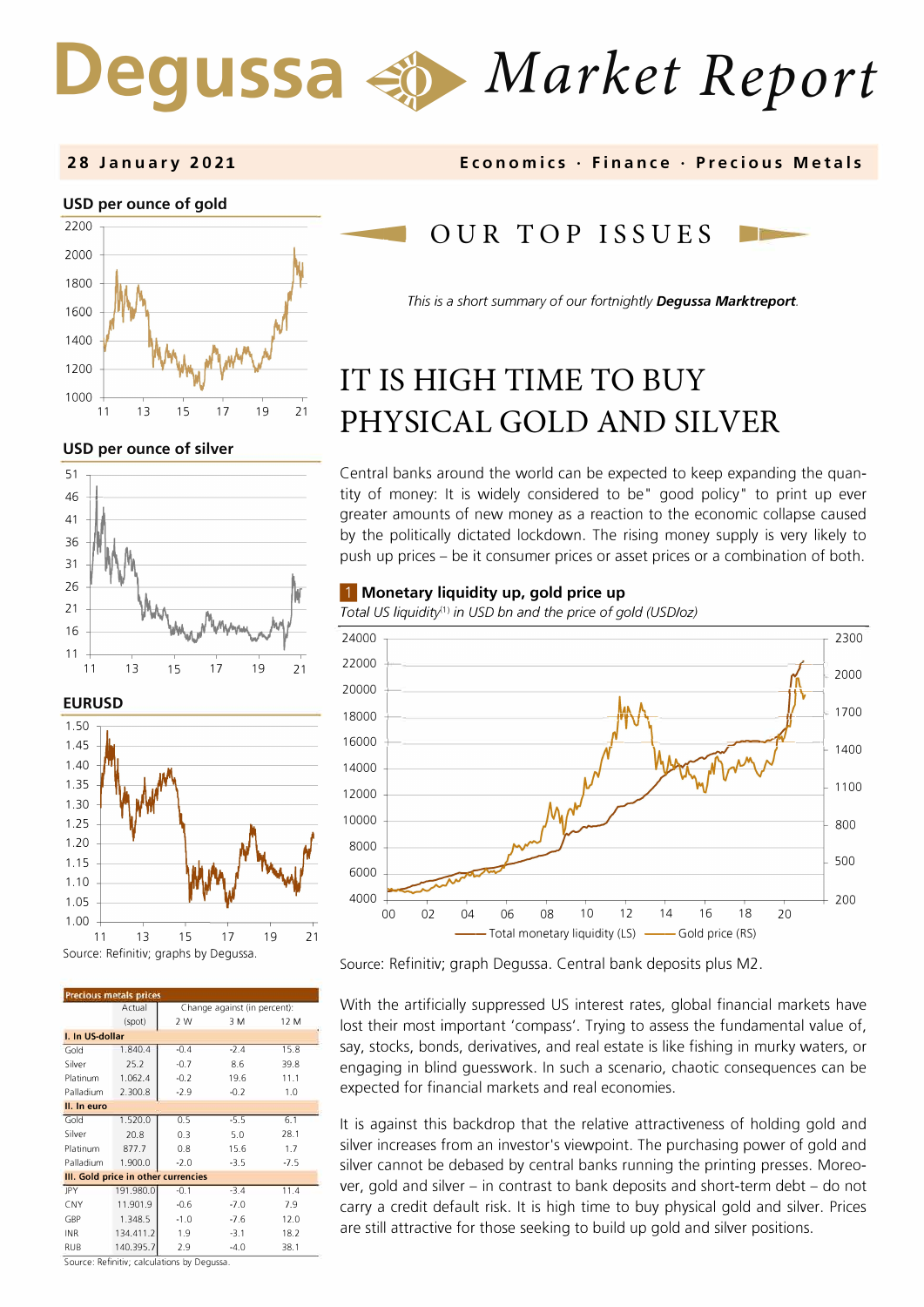## PRECIOUS METALS PRICES

In US-Dollar pro Feinunze

|                                          | Gold       |      | Silber   |      | <b>Platin</b> |      | Palladium  |      |
|------------------------------------------|------------|------|----------|------|---------------|------|------------|------|
| I. Aktuell                               | 1841.3     |      | 26.4     |      | 1070.9        |      | 2336.8     |      |
| II. Gleitende Durchschnitte              |            |      |          |      |               |      |            |      |
| 10 Tage                                  | 1848.8     |      | 25.4     |      | 1097.0        |      | 2367.3     |      |
| 20 Tage                                  | 1869.8     |      | 25.8     |      | 1087.8        |      | 2380.3     |      |
| 50 Tage                                  | 1856.7     |      | 25.1     |      | 1037.9        |      | 2358.5     |      |
| 100 Tage                                 | 1880.7     |      | 24.8     |      | 963.1         |      | 2346.5     |      |
| 200 Tage                                 | 1850.0     |      | 22.7     |      | 908.1         |      | 2185.6     |      |
| III. Schätzung 2021<br>$\left( 1\right)$ | 2448<br>33 |      | 47<br>79 |      | 1272<br>19    |      | 2710<br>16 |      |
| <b>Bandbreiten</b>                       | Unten      | Oben | Unten    | Oben | Unten         | Oben | Unten      | Oben |
|                                          | 1750       | 2684 | 23       | 55   | 950           | 1472 | 2280       | 2910 |
| (1)                                      | $-5\,$     | 46   | $-13$    | 109  | $-11$         | 37   | $-2$       | 25   |
| V. Jahresdurchschnitte                   |            |      |          |      |               |      |            |      |
| 1268<br>2018                             |            | 15.8 |          | 880  |               | 1019 |            |      |
| 2019                                     | 1382       |      | 16.1     |      | 862           |      | 1511       |      |
| 2020                                     | 1753       |      | 20.2     |      | 878           |      | 2180       |      |
|                                          |            |      |          |      |               |      |            |      |

#### In Euro pro Feinunze

|                                 | Gold                 |                    | Silber              |                   | <b>Platin</b>       |                       | Palladium         |                    |
|---------------------------------|----------------------|--------------------|---------------------|-------------------|---------------------|-----------------------|-------------------|--------------------|
| I. Aktuell                      | 1519.3               |                    | 21.8                |                   | 883.6               |                       | 1928.2            |                    |
| II. Gleitende Durchschnitte     |                      |                    |                     |                   |                     |                       |                   |                    |
| 10 Tage                         | 1524.9               |                    | 20.9                |                   | 904.8               |                       | 1952.5            |                    |
| 20 Tage                         | 1535.5               |                    | 21.2                |                   | 893.3               |                       | 1954.8            |                    |
| 50 Tage                         | 1531.3               |                    | 20.7                |                   | 855.8               |                       | 1945.3            |                    |
| 100 Tage                        | 1574.4               |                    | 20.8                |                   | 805.0               |                       | 1963.9            |                    |
| 200 Tage                        | 1586.6               |                    | 19.4                |                   | 777.2               |                       | 1871.4            |                    |
|                                 |                      |                    |                     |                   |                     |                       |                   |                    |
| III. Schätzung 2021             | 2044                 |                    | 39                  |                   | 1062                |                       | 2263              |                    |
| (1)                             | 35                   |                    | 81                  |                   | 20                  |                       | 17                |                    |
| Bandbreiten<br>(1)              | Tief<br>1470<br>$-3$ | Hoch<br>2260<br>49 | Tief<br>19<br>$-13$ | Hoch<br>47<br>114 | Tief<br>800<br>$-9$ | $H$ och<br>1240<br>40 | Tief<br>1920<br>0 | Hoch<br>2450<br>27 |
| IV. Jahresdurchschnitte<br>2018 |                      | 1072               |                     | 13.3              | 743                 |                       |                   | 863                |
| 2019                            | 1235                 |                    | 14.4                |                   | 770                 |                       | 1350              |                    |
| 2020                            | 1535                 |                    | 17.6                |                   | 769                 |                       | 1911              |                    |

Quelle: Thomson Financial; Berechnungen und Einschätzungen Degussa. Beachte: Die Zahlen sind gerundet.

<sup>(1)</sup> Geschätze Preisveränderung bei aktuellem Preis in Prozent.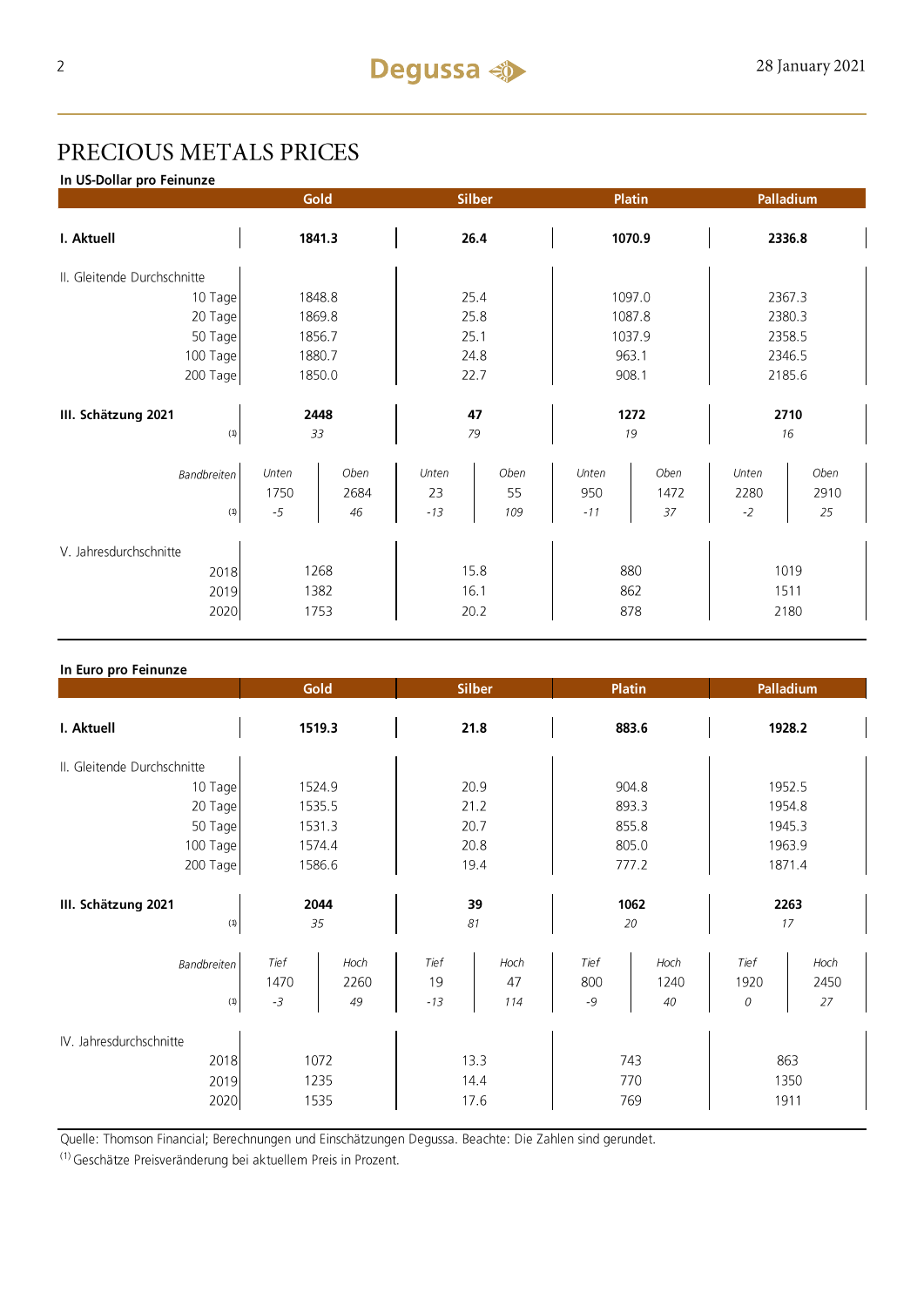## BITCOIN, PERFORMANCE OF VARIOUS ASSET CLASSES

### **Bitcoin in US dollars**



Source: Refinitiv; graph by Degussa.

## Performance of stocks, commodities, FX and bonds

(a) In national currencies



(b) In euro



Source: Refinitiv; calculations by Degussa.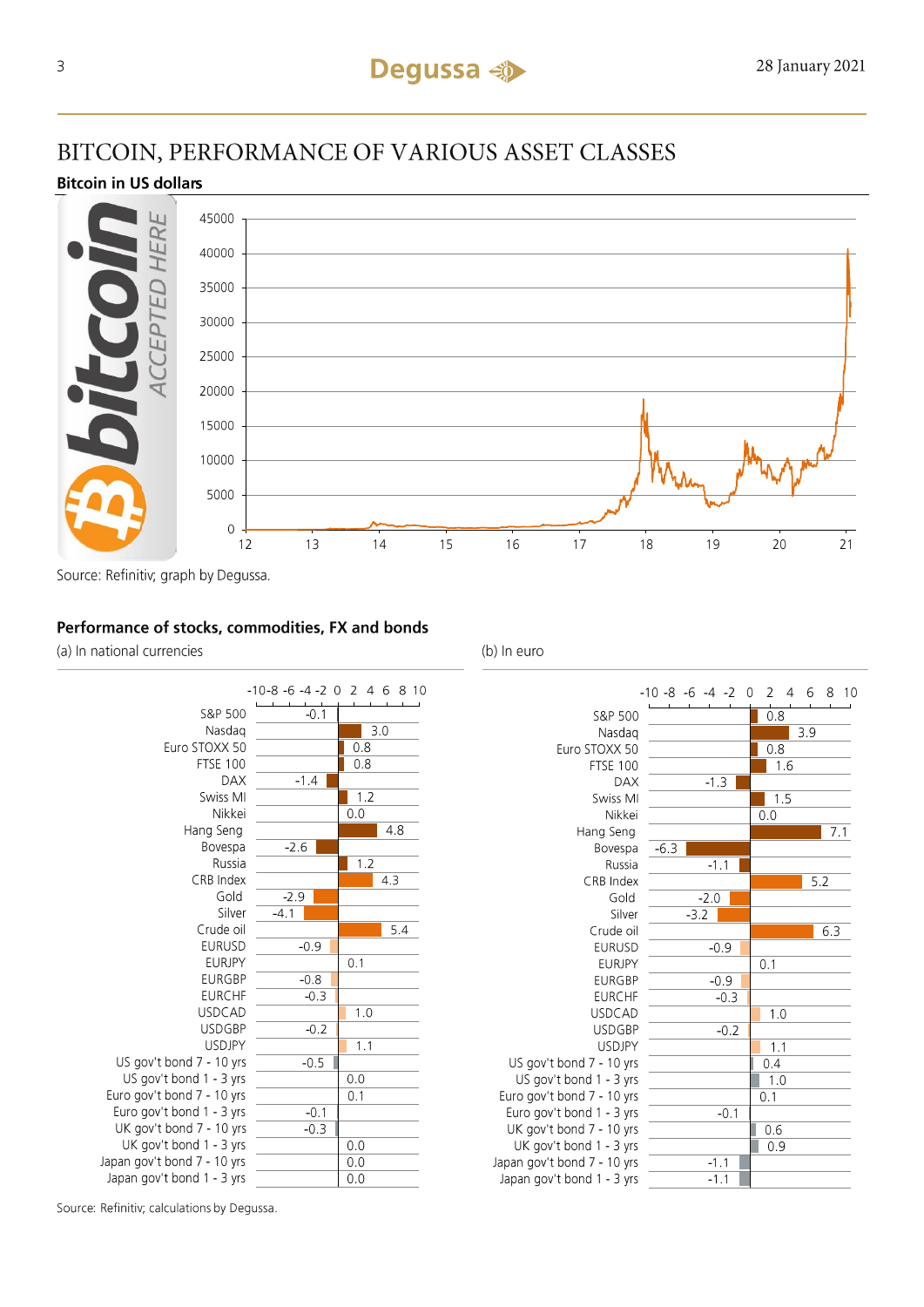## Articles in earlier issues of the Degussa Market Report

| <i><b>Issue</b></i>                                                                    | Content                                                                                              |  |  |  |
|----------------------------------------------------------------------------------------|------------------------------------------------------------------------------------------------------|--|--|--|
| 28 January 2021                                                                        | It Is High Time To Buy Gold And Silver                                                               |  |  |  |
| 14 January 2021                                                                        | The Great Gold And Silver Bull Market Is On                                                          |  |  |  |
| 17 December 2020                                                                       | Gold Against US-Dollar Risk. A Value Proposition                                                     |  |  |  |
| 3 December 2020                                                                        | Keep Your Cool - And Physical Gold And Silver                                                        |  |  |  |
| 19 November 2020                                                                       | It is Going to be Wild. Hold on to Physical Gold                                                     |  |  |  |
| 5 November 2020                                                                        | For In Fire Gold Is Tested                                                                           |  |  |  |
| 22 October 2020                                                                        | The Policy of Inflating Everything, Not Only The Price Of Gold                                       |  |  |  |
| 8 October 2020                                                                         | President Trump Is Good For Gold, Or Isn't He?                                                       |  |  |  |
| 24 September 2020                                                                      | Get Physical With Gold                                                                               |  |  |  |
| 10 September 2020                                                                      | The Inflation Threat And The Case For Gold                                                           |  |  |  |
| 27 August 2020                                                                         | We Need Sound Money To Regain and Defend Our Liberties                                               |  |  |  |
| 13 August 2020                                                                         | Gold And Silver Prices Are Set To Trend Even Higher                                                  |  |  |  |
| 30 July 2020                                                                           | The Big Short In Official Currencies                                                                 |  |  |  |
| 16 July 2020                                                                           | "World Gold Price" Hits A New Record                                                                 |  |  |  |
| 2 July 2020                                                                            | Some Things You Need To Know About Money                                                             |  |  |  |
| 4 June 2020                                                                            | Gold in Times of Economic Crisis and Social Revolution                                               |  |  |  |
| 20 May 2020                                                                            | First the Money Supply Shock, Then the Inflation Shock                                               |  |  |  |
| 7 May 2020                                                                             | Be Aware of What Inflation Really Is                                                                 |  |  |  |
| 23 April 2020                                                                          | The Undesirable Effects of the Corona-Virus Relief Package                                           |  |  |  |
| 9 April 2020                                                                           | The Boom And Bust Theory That Does Not Crash                                                         |  |  |  |
| 26 March 2020                                                                          | With Mega Bail Outs, Governments Are The Big Winners                                                 |  |  |  |
| 12 March 2020                                                                          | The Truth About Money - Past, Present, Future                                                        |  |  |  |
| 27 February 2020                                                                       | Inflation Policy And Its Supporters                                                                  |  |  |  |
| 13 February 2020                                                                       | Gold-ETFs Versus Physical Gold: Difference Matters                                                   |  |  |  |
| 30 January 2020                                                                        | Do Not Think The Era Of Boom And Bust Has Ended                                                      |  |  |  |
| 23 January 2020                                                                        | Bull Markets, No Bubble Markets: Gold And Silver In 2020                                             |  |  |  |
| 19 December 2019                                                                       | The Inflation Sham                                                                                   |  |  |  |
| 5 December 2019                                                                        | Why the Feared Crash Keeps Us Waiting                                                                |  |  |  |
| 21 November 2019                                                                       | Asset Price Inflation and the Price of Gold                                                          |  |  |  |
| 7 November 2019                                                                        | ETFs Drive Gold Demand                                                                               |  |  |  |
| 24 October 2019                                                                        | The Inflationary Supply Of Unbacked US Dollars And The Price Of Gold                                 |  |  |  |
| 10 October 2019                                                                        | Let's Get Physical With Gold And Silver                                                              |  |  |  |
| 26 September 2019                                                                      | The US Dollar Beast                                                                                  |  |  |  |
| 12 September 2019                                                                      | The Inflationary Tide That Lifts all Boats but One                                                   |  |  |  |
| 29 August 2019                                                                         | The Disaster of Negative Interest Rate Policy                                                        |  |  |  |
| 15 August 2019                                                                         | The Gold Bull Market Is Back                                                                         |  |  |  |
| 1 August 2019                                                                          | Gold And Silver Prices - Get Going!                                                                  |  |  |  |
| 19 July 2019                                                                           | Facebook's Fake Money                                                                                |  |  |  |
| 4 July 2019                                                                            | It Looks Like A Gold Bull Market, It Feels Like A Gold Bull Market - Maybe It Is A Gold Bull Market? |  |  |  |
| The Degussa Marktreport (German) and the Degussa Market Report (English) are available |                                                                                                      |  |  |  |

at: www.degussa-goldhandel.de/marktreport